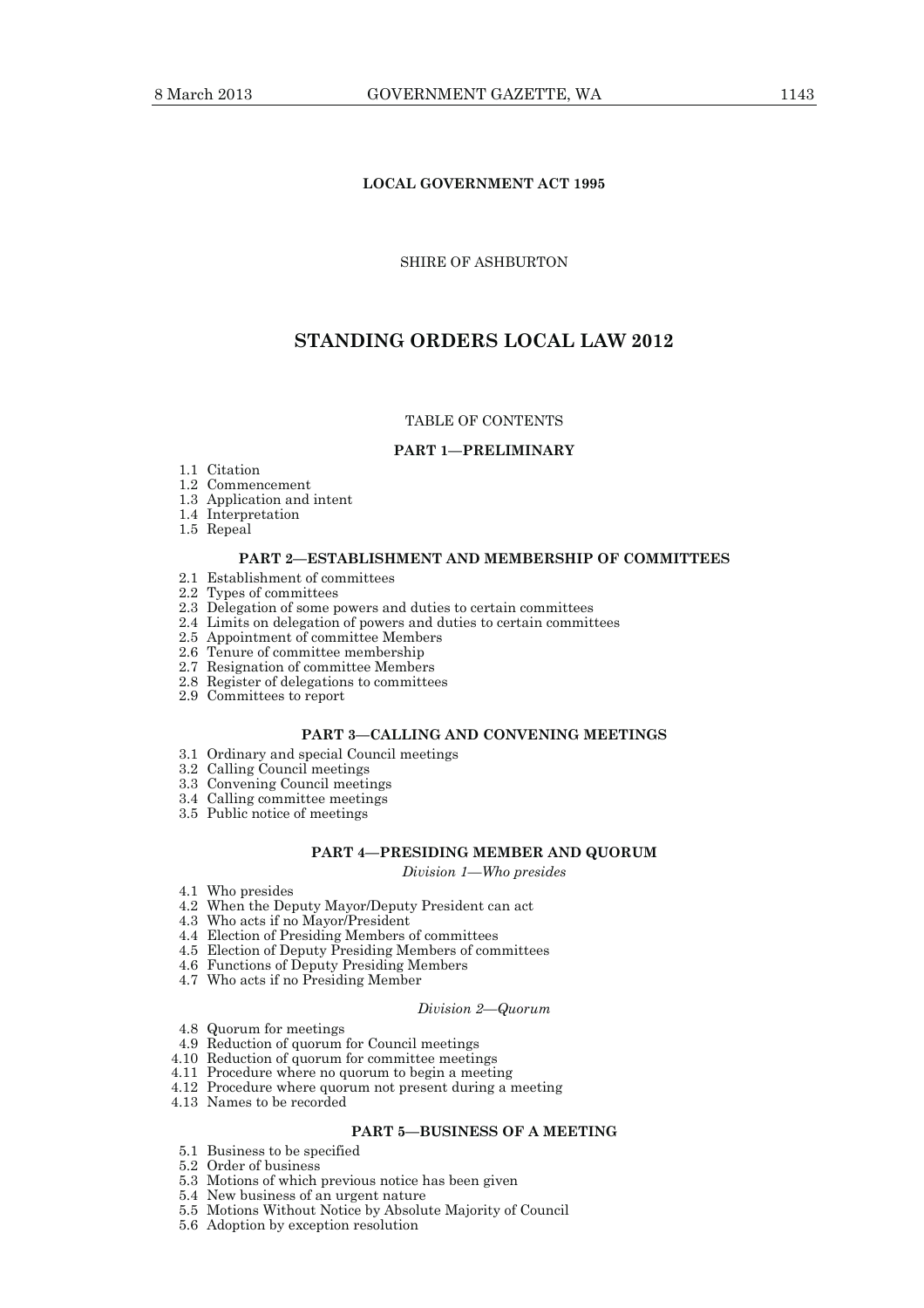# **PART 6—PUBLIC PARTICIPATION**

- 6.1 Meetings generally open to the public
- 6.2 Meetings not open to the public
- 6.3 Question time for the public
- 6.4 Question time for the public at certain meetings
- 6.5 Minimum question time for the public
- 6.6 Procedures for question time for the public
- 6.7 Other procedures for question time for the public
	- 6.8 Distinguished visitors
	- 6.9 Deputations
	- 6.10 Petitions
	- 6.11 Presentations
	- 6.12 Participation at committee meetings 6.13 Council may meet to hear public submissions
	-
	- 6.14 Public Inspection of agenda materials 6.15 Confidentiality of information withheld
	- 6.16 Recording of proceedings
	-
	- 6.17 Prevention of disturbance

#### **PART 7—QUESTIONS BY MEMBERS**

#### **PART 8—CONDUCT OF MEMBERS**

- 8.1 Members to be in their proper places
- 8.2 Respect to the Presiding Member
- 8.3 Titles to be used
- 8.4 Advice of entry or departure
- 8.5 Members to indicate their intention to speak
- 8.6 Priority of speaking
- 8.7 Presiding Member may take part in debates
- 8.8 Relevance
- 8.9 Speaking twice
- 8.10 Duration of speeches
- 8.11 No speaking after conclusion of debate
- 8.12 No interruption
- 8.13 Personal explanations
- 8.14 No reopening of discussion
- 8.15 Adverse reflection
- 8.16 Withdrawal of offensive language

# **PART 9—PRESERVING ORDER**

- 9.1 Presiding Member to preserve order
- 9.2 Point of order
- 9.3 Procedures on a point of order
- 9.4 Calling attention to breach
- 9.5 Ruling by the Presiding Member
- 9.6 Continued breach of order
- 9.7 Right of Presiding Member to adjourn

#### **PART 10—DEBATE OF SUBSTANTIVE MOTIONS**

- 10.1 Motions to be stated and in writing
- 10.2 Motions to be supported
- 10.3 Unopposed business
- 10.4 Only one substantive motion at a time
- 10.5 Order of call in debate
	- 10.6 Limit of debate
	- 10.7 Member may require question to be read
	- 10.8 Consent of seconder required for alteration
	- 10.9 Order of amendments
- 10.10 Form of an amendment
- 10.11 Amendment must not negate original motion
- 10.12 Relevance of amendments
- 10.13 Mover of motion may speak on amendment
- 10.14 Effect of an amendment
- 10.15 Withdrawal of motion or amendment
- 10.16 Right of reply

# **PART 11—PROCEDURAL MOTIONS**

- 11.1 Permissible procedural motions
- 11.2 No debate
- 11.3 Who may move
- 11.4 Procedural motions—right of reply on substantive motion
- 11.5 Meeting to proceed to the next business
- 11.6 Debate to be adjourned
- 11.7 Meeting now adjourn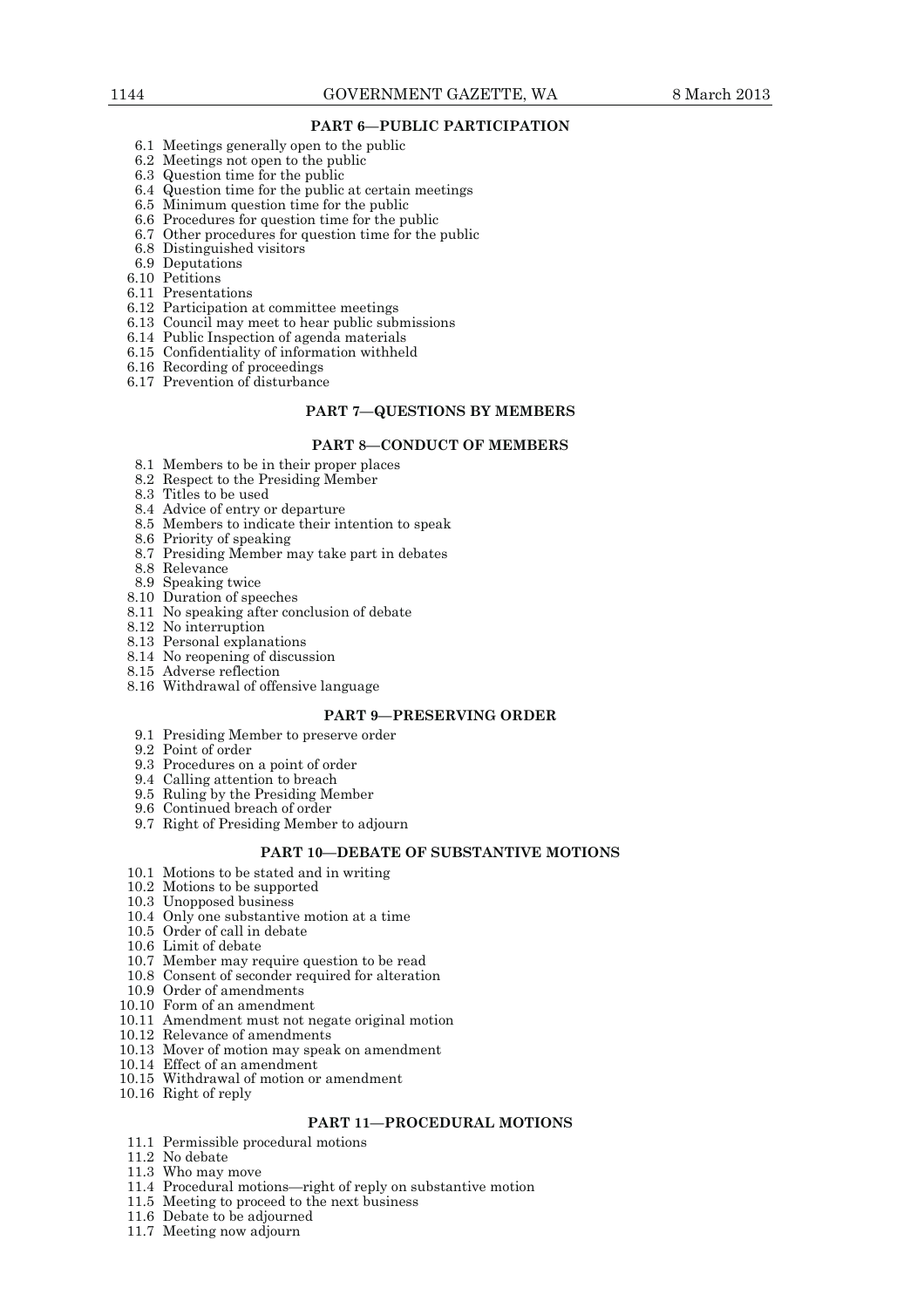- 11.8 Question to be put
- 11.9 Member to be no longer heard
- 11.10 Ruling of the Presiding Member to be disagreed with

# **PART 12—DISCLOSURE OF INTERESTS**

12.1 Disclosure of interests

# **PART 13—VOTING**

- 13.1 Question—when put
- 13.2 Voting
	- 13.3 Majorities required for decisions
	- 13.4 Method of taking vote

# **PART 14—MINUTES OF MEETINGS**

- 14.1 Keeping of minutes
- 14.2 Content of minutes
- 14.3 Public inspection of unconfirmed minutes
- 14.4 Confirmation of minutes

# **PART 15—ADJOURNMENT OF MEETING**

- 15.1 Meeting may be adjourned
- 15.2 Effect of adjournment

# **PART 16—REVOKING OR CHANGING DECISIONS**

- 16.1 Requirements to revoke or change decisions
- 16.2 Limitations on powers to revoke or change decisions
- 16.3 Implementing a decision

#### **PART 17—SUSPENSION OF LOCAL LAWS**

- 17.1 Suspension of local laws
- 17.2 Where local laws do not apply
- 17.3 Cases not provided for in local laws

### **PART 18—MEETINGS OF ELECTORS**

- 18.1 Electors' general meetings
- 18.2 Matters for discussion at electors' general meetings
- 18.3 Electors' special meetings
- 18.4 Requests for electors' special meetings
- 18.5 Convening electors' meetings
- 18.6 Who presides at electors' meetings
- 18.7 Procedure for electors' meetings
	- 18.8 Participation of non-electors
	- 18.9 Voting at electors' meetings
- 18.10 Minutes of electors' meetings
- 18.11 Decisions made at electors' meetings

## **PART 19—ENFORCEMENT**

- 19.1 Penalty for breach
- 19.2 Who can prosecute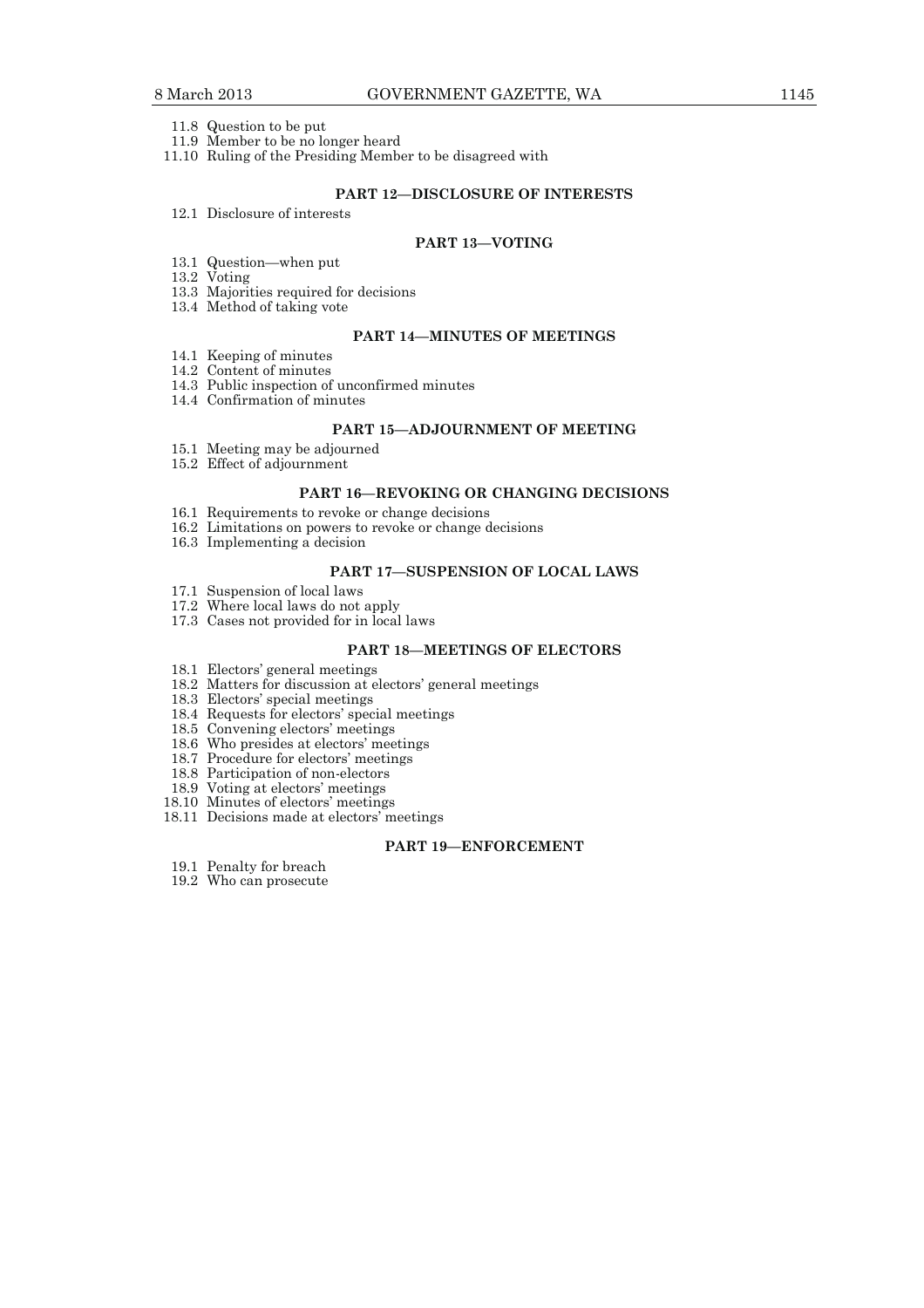# **LOCAL GOVERNMENT ACT 1995**

SHIRE OF ASHBURTON

# **STANDING ORDERS LOCAL LAW 2012**

Under the powers conferred by the *Local Government Act 1995* and under all other powers enabling it, the Council of the Shire of Ashburton resolved on 23 January 2013 to make the following local law.

## **PART 1—PRELIMINARY**

## **1.1 Citation**

This local law may be cited as the Shire of Ashburton Standing Orders Local Law 2012.

## **1.2 Commencement**

By virtue of section 3.14 of the Act, this local law comes into operation 14 days after the date of their publication in the *Government Gazette*.

## **1.3 Application and intent**

(1) This local law provides rules and guidelines which apply to the conduct of meetings of the Council and its committees and to meetings of electors.

(2) All meetings are to be conducted in accordance with the Act, the Regulations and this local law.

(3) This local law are intended to result in—

- (a) better decision-making by the Council and committees;
- (b) the orderly conduct of meetings dealing with Council business;
- (c) better understanding of the process of conducting meetings; and
- (d) the more efficient and effective use of time at meetings.

## **1.4 Interpretation**

(1) In this local law unless the context otherwise requires—

*absolute majority* has the meaning given to it in the Act;

*75% majority* has the meaning given to it in the Act;

*Act* means the *Local Government Act 1995*;

*CEO* means the Chief Executive Officer of the Local Government;

*committee* means a committee of the Council established under section 5.8 of the Act;

*committee meeting* means a meeting of a committee;

*Council* means the Council of the Shire of Ashburton;

*Local Government* means the Shire of Ashburton;

*Mayor/President* means the Mayor/President of the Local Government or other Presiding Member at a Council meeting under section 5.6 of the Act;

*meeting* means a meeting of the Council or a committee, as the context requires;

*Member* has the meaning given to it in the Act;

*Presiding Member* means—

- (a) in respect of the Council, the person presiding under section 5.6 of the Act; and
- (b) in respect of a committee, the person presiding under sections 5.12, 5.13, and 5.14 of the Act;

*Regulations* means the *Local Government (Administration) Regulations 1996;* 

*simple majority* means more than 50% of the Members present and voting; and

*substantive motion* means an original motion or an original motion as amended, but does not include an amendment or a procedural motion.

(2) Unless otherwise defined in this local law, the terms and expressions used in this local law are to have the meaning given to them in the Act and Regulations.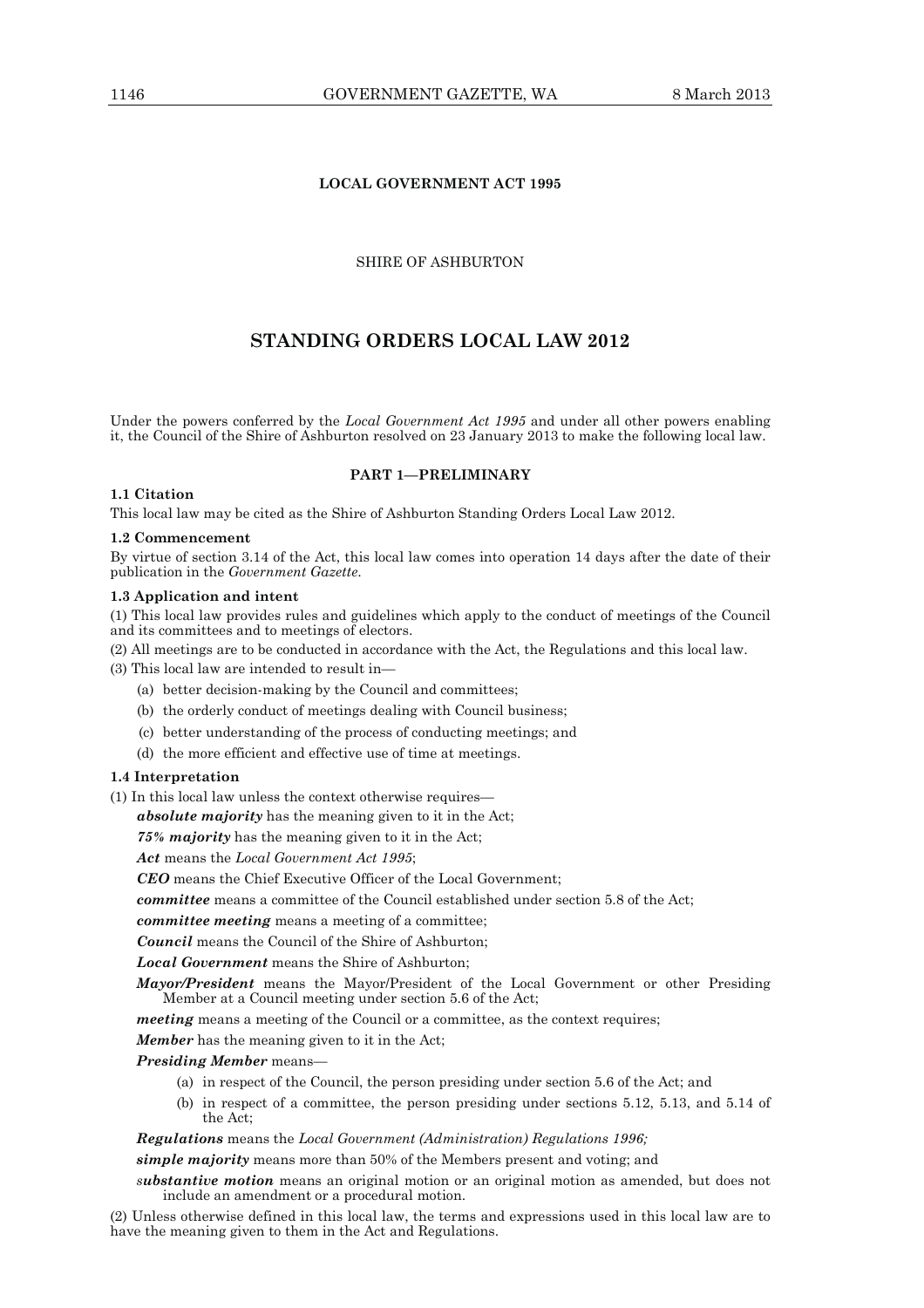## **1.5 Repeal**

- (1) The following local laws are repealed—
	- (a) *Shire of Ashburton Standing Orders By-law* published in the *Government Gazette* on 30 March 1990; and
	- (b) *Shire of Ashburton Local Law Relating To The Conduct Of Proceedings And The Business Of Council—Standing Orders* published in the *Government Gazette* on 9 March 1998 and amendments thereto published in the *Government Gazette* on 30 April 1999.

### **PART 2—ESTABLISHMENT AND MEMBERSHIP OF COMMITTEES**

# **2.1 Establishment of committees**

- (1) The establishment of committees is dealt with in the Act.
- (2) A Council resolution to establish a committee under section 5.8 of the Act is to include—
	- (a) the terms of reference of the committee;
	- (b) the number of council Members, officers and other persons to be appointed to the committee;
	- (c) the names or titles of the council Members and officers to be appointed to the committee;
	- (d) the names of other persons to be appointed to the committee or an explanation of the procedure to be followed to determine the appointments; and
	- (e) details of the delegation of any powers or duties to the committee under section 5.16 of the Act.

(3) This local law is to apply to the conduct of committee meetings.

## **2.2 Types of committees**

The types of committees are dealt with in the Act.

#### **2.3 Delegation of some powers and duties to certain committees**

The delegation of some powers and duties to certain committees is dealt with in the Act.

## **2.4 Limits on delegation of powers and duties to certain committees**

The limits on the delegation of powers and duties to certain committees are dealt with in the Act.

#### **2.5 Appointment of committee Members**

The appointment of committee Members is dealt with in the Act.

### **2.6 Tenure of committee membership**

Tenure of committee membership is dealt with in the Act.

#### **2.7 Resignation of committee Members**

The resignation of committee Members is dealt with in the Regulations.

#### **2.8 Register of delegations to committees**

The register of delegations to committees is dealt with in the Act.

#### **2.9 Committees to report**

A committee—

- (a) is answerable to the Council; and
- (b) is to report on its activities when, and to the extent, required by the Council.

#### **PART 3—CALLING AND CONVENING MEETINGS**

## **3.1 Ordinary and special Council meetings**

(1) Ordinary and special Council meetings are dealt with in the Act.

(2) An ordinary meeting of the Council, held on a monthly basis or otherwise as determined by the Council, is for the purpose of considering and dealing with the ordinary business of the Council.

(3) A special meeting of the Council is held for the purpose of considering and dealing with Council business that is urgent, complex in nature, for a particular purpose or confidential.

### **3.2 Calling Council meetings**

The calling of Council meetings is dealt with in the Act.

### **3.3 Convening Council meetings**

(1) The convening of a Council meeting is dealt with in the Act.

(2) Subject to subclause (3), the CEO is to give at least 72 hours notice, for the purposes of section 5.5, in convening a special meeting of the Council.

(3) Where, in the opinion of the Mayor/President or at least one-third of the Members, there is a need to meet urgently, the CEO may give a lesser period of notice of a special Council meeting.

#### **3.4 Calling committee meetings**

The CEO is to call a meeting of any committee when requested by the Mayor/President, the Presiding Member of a committee or any 2 Members of that committee.

#### **3.5 Public notice of meetings**

Public notice of meetings is dealt with in the Regulations.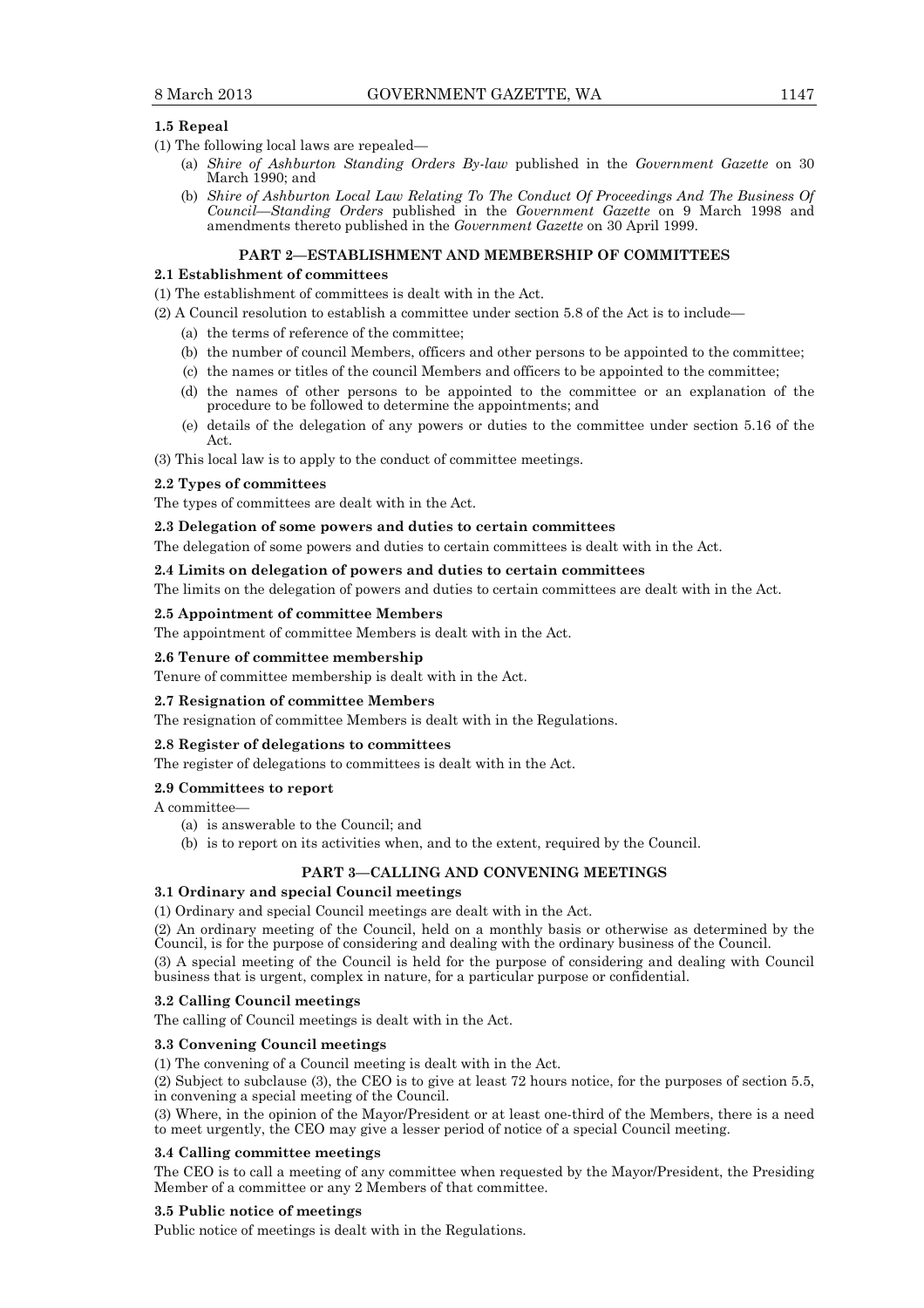## **PART 4—PRESIDING MEMBER AND QUORUM**

*Division 1—Who presides* 

# **4.1 Who presides**

Who presides at a Council meeting is dealt with in the Act.

# **4.2 When the Deputy Mayor/Deputy President can act**

When the Deputy Mayor/Deputy President can act is dealt with in the Act.

#### **4.3 Who acts if no Mayor/President**

Who acts if there is no Mayor/President is dealt with in the Act.

#### **4.4 Election of Presiding Members of committees**

The election of Presiding Members of committees and their deputies is dealt with in the Act.

#### **4.5 Election of Deputy Presiding Members of committees**

The election of Deputy Presiding Members of committees is dealt with in the Act.

### **4.6 Functions of Deputy Presiding Members**

The functions of Deputy Presiding Members are dealt with in the Act.

#### **4.7 Who acts if no Presiding Member**

Who acts if no Presiding Member is dealt with in the Act.

# *Division 2—Quorum*

#### **4.8 Quorum for meetings**

The quorum for meetings is dealt with in the Act.

# **4.9 Reduction of quorum for Council meetings**

The power of the Minister to reduce the number for a quorum and certain majorities is dealt with in the Act.

## **4.10 Reduction of quorum for committee meetings**

The reduction of a quorum for committee meetings is dealt with in the Act.

## **4.11 Procedure where no quorum to begin a meeting**

The procedure where there is no quorum to begin a meeting is dealt with in the Regulations.

### **4.12 Procedure where quorum not present during a meeting**

If at any time during a meeting a quorum is not present, the Presiding Member is—

- (a) immediately to suspend the proceedings of the meeting for a period of up to 15 minutes; and
- (b) if a quorum is not present at the expiry of that period, the Presiding Member is to adjourn the meeting to some future time or date.

#### **4.13 Names to be recorded**

At any meeting—

- (a) at which there is not a quorum present; or
- (b) which is adjourned for want of a quorum,

the names of the Members then present are to be recorded in the minutes.

## **PART 5—BUSINESS OF A MEETING**

# **5.1 Business to be specified**

(1) No business is to be transacted at any ordinary meeting of the Council other than that specified in the agenda, without the approval of the Presiding Member or the Council.

(2) No business is to be transacted at a special meeting of the Council other than that given in the notice as the purpose of the meeting.

(3) Subject to subclause (4), no business is to be transacted at an adjourned meeting of the Council other than that—

- (a) specified in the notice of the meeting which had been adjourned; and
- (b) which remains unresolved.

(4) Where a meeting is adjourned to the next ordinary meeting of the Council then, unless the Council resolves otherwise, the business unresolved at the adjourned meeting is to be dealt with before considering Reports (Item 10) at that ordinary meeting.

#### **5.2 Order of business**

(1) The order of business of an ordinary meeting of the Council shall be determined by the local government from time to time

(2) Unless otherwise decided by the Council, the order of business at any special meeting of the Council is to be the order in which that business stands in the agenda of the meeting.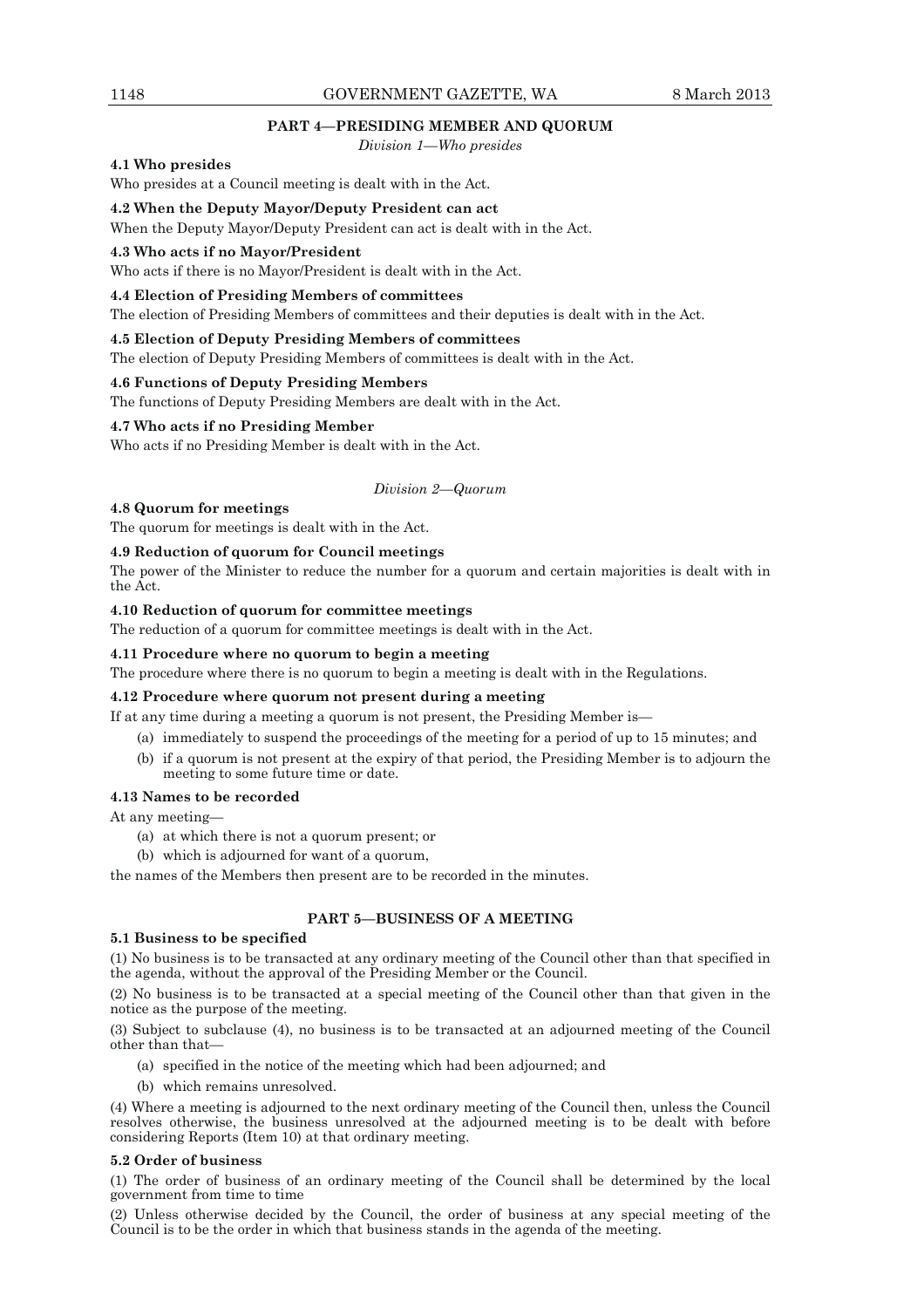(3) In determining the order of business for any meeting of the Council, the provisions of the Act and Regulations relating to the time at which public question time is to be held are to be observed. *[See section 5.24 of the Act; and Regulations 6 and 7 of the Regulations]*

## **5.3 Motions of which previous notice has been given**

(1) Unless the Act, Regulations or this local law otherwise provide, a Member may raise at a meeting such business as he or she considers appropriate, in the form of a motion, of which notice has been given in writing to the CEO and which has been included on the agenda.

(2) A notice of motion under subclause (1) is to be given at least 14 clear working days before the meeting at which the motion is moved.

(3) A notice of motion is to relate to the good governance of the district.

(4) The CEO—

- (a) may, with the concurrence of the Mayor/President, may exclude from the notice paper any notice of motion deemed to be, or likely to involve, a breach of any of this local law or any other written law;
- (b) will inform Members on each occasion that a notice has been excluded and the reasons for that exclusion;
- (c) may, after consultation with the Member where this is practicable, make such amendments to the form but not the substance as will bring the notice of motion into due form; and
- (d) may provide to the Council relevant and material facts and circumstances pertaining to the notice of motion on such matters as policy, budget and law.

(5) A motion of which notice has been given is to lapse unless—

- (a) the Member who gave notice of it, or some other Member authorised by the originating Member in writing, moves the motion when called on; or
- (b) the Council on a motion agrees to defer consideration of the motion to a later stage or date.

(6) If a notice of motion is given and lapses under subclause (5), notice of a motion in the same terms or to the same effect is not to be given again for at least 3 months from the date of such lapse.

#### **5.4 New business of an urgent nature**

(1) In cases of extreme urgency or other special circumstances, matters may, on a motion by the Presiding Member that is carried by the meeting, be raised without notice and decided by the meeting.

(2) In subclause (1), "cases of extreme urgency or other special circumstances" means matters that have arisen after the preparation of the agenda that are considered by the Presiding Member to be of such importance and urgency that they are unable to be dealt with administratively by the Local Government and must be considered and dealt with by the Council before the next meeting.

## **5.5 Motions without notice by absolute majority of Council**

A motion moved without notice, shall be worded so as to refer to a particular matter for investigation and report to a Committee for consideration of the Council at a later date.

#### **5.6 Adoption by exception resolution**

(1) In this clause "adoption by exception resolution" means a resolution of the Council that has the effect of adopting, for a number of specifically identified reports, the officer recommendation as the Council resolution.

(2) Subject to subclause (3), the Local Government may pass an adoption by exception resolution.

- (3) An adoption by exception resolution may not be used for a matter—
	- (a) that requires a 75% majority or a special majority;
	- (b) in which an interest has been disclosed;
	- (c) that has been the subject of a petition or deputation;
	- (d) that is a matter on which a Member wishes to make a statement; or
	- (e) that is a matter on which a Member wishes to move a motion that is different to the recommendation.

# **PART 6—PUBLIC PARTICIPATION**

### **6.1 Meetings generally open to the public**

Meetings being generally open to the public is dealt with in the Act.

## **6.2 Meetings not open to the public**

(1) The CEO may, at any time, recommend that a meeting or part of a meeting be closed to Members of the public.

(2) The Council or a committee, in one or more of the circumstances dealt with in the Act, may at any time, by resolution, decide to close a meeting or part of a meeting.

(3) If a resolution under subclause (2) is carried—

- (a) the Presiding Member is to direct everyone to leave the meeting except—
	- (i) the Members;
	- (ii) the CEO;
	- (iii) any Officer specified by the Presiding Member; and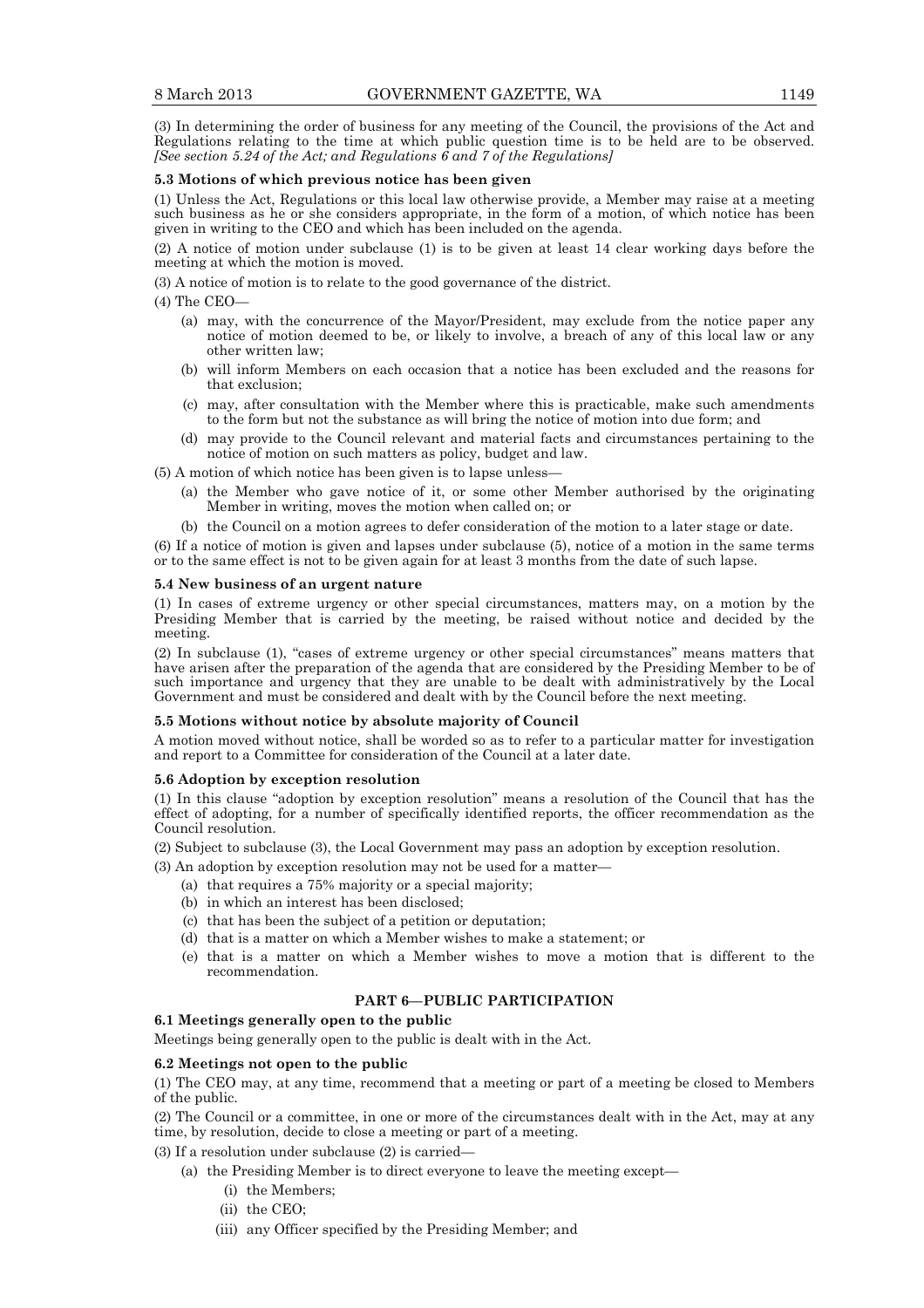(b) the meeting is to be closed to the public until, at the conclusion of the matter justifying the closure of the meeting to the public, the Council or the committee, by resolution, decides otherwise.

(4) A person who fails to comply with a direction under subclause (3)(a) may, by order of the Presiding Member, be removed from the meeting.

(5) While the resolution under subclause (2) remains in force, the operation of clause 8.9 is to be suspended until the Council or the committee, by resolution, decides otherwise.

(6) A resolution under this clause may be made without notice.

(7) Unless the Council resolves otherwise, once the meeting is reopened to Members of the public, the Presiding Member is to ensure that any resolution of the Council made while the meeting was closed is to be read out including a vote of a Member to be included in the minutes.

# **6.3 Question time for the public**

Question time for the public is dealt with in the Act.

## **6.4 Question time for the public at certain meetings**

Question time for the public at certain meetings is dealt with in the Regulations.

## **6.5 Minimum question time for the public**

Minimum question time for the public is dealt with in the Regulations.

## **6.6 Procedures for question time for the public**

Procedures for question time for the public are dealt with in the Regulations.

## **6.7 Other procedures for question time for the public**

(1) A member of the public who raises a question during question time, is to state his or her name and address.

(2) A question may be taken on notice by the Council for later response.

(3) When a question is taken on notice the CEO is to ensure that—

- (a) a response is given to the member of the public in writing; and
- (b) a summary of the response is included in the agenda of the next meeting of the Council.

(4) Where a question relating to a matter in which a relevant person has an interest is directed to the relevant person, the relevant person is to—

- (a) declare that he or she has an interest in the matter; and
- (b) allow another person to respond to the question.

(5) Each member of the public with a question is entitled to ask up to 2 questions before other Members of the public will be invited to ask their questions.

(6) Where a member of the public provides written questions then the Presiding Member may elect for the questions to be responded to as normal business correspondence.

(7) The Presiding Member may decide that a public question shall not be responded to where—

- (a) the same or similar question was asked at a previous meeting, a response was provided and the member of the public is directed to the minutes of the meeting at which the response was provided;
- (b) the member of the public uses public question time to make a statement, provided that the Presiding Member has taken all reasonable steps to assist the member of the public to phrase the statement as a question; or
- (c) the member of the public asks a question that is offensive or defamatory in nature, provided that the Presiding Member has taken all reasonable steps to assist the member of the public to phrase the question in a manner that is not offensive or defamatory.
- (8) A member of the public shall have two minutes to submit a question.

(9) The Council, by resolution, may agree to extend public question time.

(10) Where an answer to a question is given at a meeting, a summary of the question and the answer is to be included in the minutes.

# **6.8 Distinguished visitors**

If a distinguished visitor is present at a meeting of the Council, the Presiding Member may acknowledge the presence of the distinguished visitor at an appropriate time during the meeting, and the presence of that visitor shall be recorded in the minutes.

# **6.9 Deputations**

(1) Any person or group wishing to be received as a deputation by the Council is to either—

- (a) apply, before the meeting, to the CEO for approval; or
- (b) with the approval of the Presiding Member, at the meeting, address the Council.

(2) The CEO may either—

- (a) approve the request and invite the deputation to attend a meeting of the Council; or
- (b) refer the request to the Council to decide by simple majority whether or not to receive the deputation.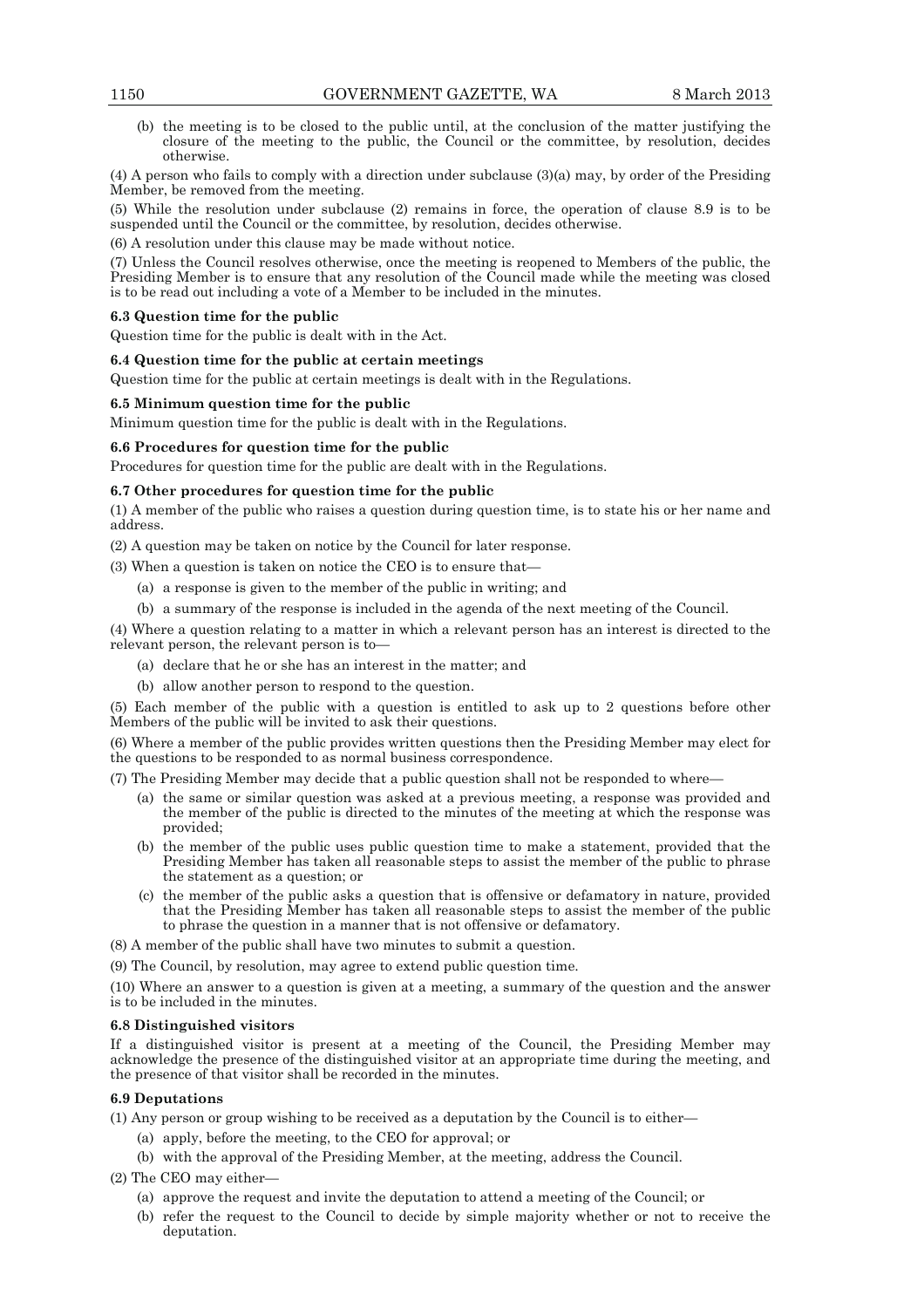(3) Unless the council resolves otherwise, a deputation invited to attend a Council meeting—

- (a) is not to exceed 5 persons, only 2 of whom may address the Council, although others may respond to specific questions from Members;
- (b) is not to address the Council for a period exceeding 10 minutes without the agreement of the Council; and
- (c) an extension of time and the increase in number of speaking Members of the deputation may be allowed with the leave of the Presiding Member.

(4) Any matter which is the subject of a deputation to the Council is not to be decided by the Council until the deputation has completed its presentation.

### **6.10 Petitions**

(1) A petition is to—

- (a) be addressed to the Mayor/President;
- (b) be made by electors of the district;
- (c) state the request on each page of the petition;
- (d) contain the name, address and signature of each elector making the request, and the date each elector signed;
- (e) contain a summary of the reasons for the request; and
- (f) state the name of the person to whom, and an address at which, notice to the petitioners can be given.

(2) Upon receiving a petition, the Local Government is to submit the petition to the relevant officer to be included in his or her deliberations and report on the matter that is the subject of the petition, subject to subclause(3).

(3) At any meeting, the Council is not to vote on any matter that is the subject of a petition presented to that meeting, unless-

- (a) the matter is the subject of a report included in the agenda; and
- (b) the Council has considered the issues raised in the petition.

#### **6.11 Presentations**

(1) In this clause, a *presentation* means the acceptance of a gift or an award by the Council on behalf of the Local Government or the community.

(2) A presentation may be made to the Council at a meeting only with the prior approval of the Chief Executive Officer.

### **6.12 Participation at committee meetings**

(1) In this clause a reference to a *person* is to a person who—

- (a) is entitled to attend a committee meeting;
- (b) attends a committee meeting; and
- (c) is not a Member of that committee.

(2) Without the consent of the Presiding Member, no person is to address a committee meeting.

(3) The Presiding Member of a committee may allow a person to make an oral submission to the committee for up to 3 minutes.

(4) A person addressing the committee with the consent of the Presiding Member is to cease that address immediately after being directed to do so by the Presiding Member.

(5) A person who fails to comply with a direction of the Presiding Member under subclause (4) may, by order of the Presiding Member, be removed from the committee room.

(6) The Council may make a policy dealing with the circumstances in which a person may be given consent to address a committee meeting.

#### **6.13 Council may meet to hear public submissions**

(1) Where an item on the agenda at a Council meeting is contentious and is likely be the subject of a number of deputations, the Council may resolve to meet at another time to provide a greater opportunity to be heard.

(2) The CEO and the Mayor/President shall set the time and date of the meeting to provide the opportunity to be heard.

(3) Where the Council resolves to meet to provide the opportunity to be heard under subclause (1), the Presiding Member shall—

- (a) instruct the CEO to provide local public notice of the time and date when the Council will meet to provide an opportunity to be heard;
- (b) provide a written invitation to attend the meeting to provide the opportunity to be heard to all Members of the public who have applied under clause 6.9 to make a deputation on the issue; and
- (c) cause minutes to be kept of the meeting to provide the opportunity to be heard.

(4) A meeting held under subclause (1) shall be conducted only to hear submissions. The council shall not make resolutions at a meeting to provide the opportunity to be heard.

(5) At a meeting held under subclause (1), each person making a submission shall be provided with the opportunity to fully state his or her case.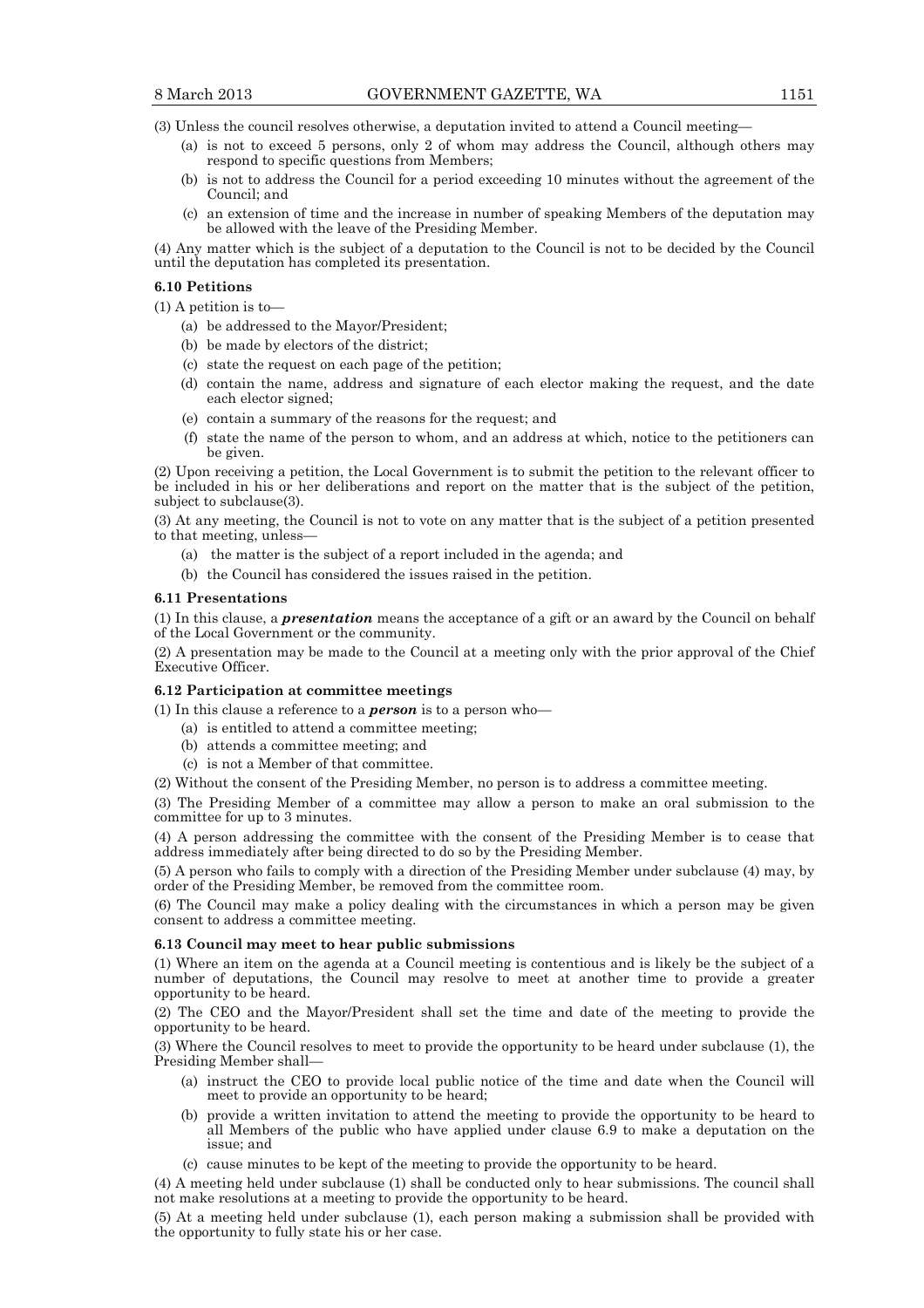(6) A member of the public shall be limited to 10 minutes in making an oral submission, but this period may be extended at the discretion of the Presiding Member.

(7) Once every member of the public has had the opportunity to make a submission the Presiding Member is to close the meeting.

(8) The CEO is to ensure that a report is included on the agenda of the next Council meeting summarising each submission made at the meeting.

(9) The Council must not resolve on the matter that is the subject of a meeting to provide the opportunity to be heard until it has received the CEO's report under subclause (8).

#### **6.14 Public Inspection of agenda materials**

The right of the public to inspect the documents referred to, and in accordance with, regulation 14 of the Regulations may be exercised on the Local Government's website.

#### **6.15 Confidentiality of information withheld**

(1) Information withheld by the CEO from the public under regulation 14(2) of the Regulations is to be—

- (a) identified in the agenda of a Council meeting under the item "Matters for which meeting may be closed";
- (b) marked "*Confidential*" in the agenda; and
- (c) kept confidential by Officers and Members until the Council resolves otherwise.

(2) A Member or an officer in receipt of confidential information under subclause (1) or information that is provided or disclosed during a meeting or part of a meeting that is closed to the public is not to disclose any of that information to any person other than another Member or an officer to the extent necessary for the purpose of carrying out his or her duties.

(3) Subclause (2) does not apply where a Member or officer discloses the information to his or her lawyer or government officer for the purpose of seeking advice in order to lawfully fulfil his or her role and responsibilities.

#### **6.16 Recording of proceedings**

(1) A person is not to use any electronic, visual or audio recording device or instrument to record the proceedings of the Council without the permission of the Presiding Member.

(2) If the Presiding Member gives permission under subclause (1), the Presiding Member is to advise the meeting, immediately before the recording is commenced, that such permission has been given and the nature and extent of that permission.

### **6.17 Prevention of disturbance**

(1) A reference in this clause to a person is to a person other than a Member.

(2) A person addressing the Council shall extend due courtesy and respect to the Council and the processes under which it operates and shall comply with any direction by the Presiding Member.

(3) A person observing a meeting shall not create a disturbance at a meeting, by interrupting or interfering with the proceedings, whether by expressing approval or dissent, by conversing or by any other means.

(4) A person shall ensure that his or her mobile telephone or audible pager is not switched on or used during any meeting of the Council.

(5) A person shall not behave in a manner that is contrary to section 75 of the Criminal Code.

## **PART 7—QUESTIONS BY MEMBERS**

(1) Members may ask questions relating to an item on the notice paper or on matters related to the good government of persons in the district.

(2) A Member requesting general information from an Officer at a Council meeting may ask a question without notice and with the consent of the Presiding Member, may ask one or more further questions of that Officer or another Officer present at the meeting.

(3) Where possible the Officer shall endeavour to answer the question to the best of his or her knowledge and ability, however, if the information is unavailable or the answer requires research or investigation, the Officer may ask that—

- (a) the question be placed on notice for the next meeting of Council; and
- (b) the answer to the question be given to the Member who asked it within 14 days.

(4) Every question and answer—

- (a) is to be brief and concise; and
- (b) is not to be accompanied by argument, expression of opinion or statement of facts, except to the extent necessary to explain the question or answer.

(5) In answering any question, an Officer may qualify his or her answer and may at a later time in the meeting or at a subsequent meeting alter, correct, add to or otherwise amend the original answer.

# **PART 8—CONDUCT OF MEMBERS**

#### **8.1 Members to be in their proper places**

Each Member is to occupy his or her allotted, by the CEO, position at each Council meeting.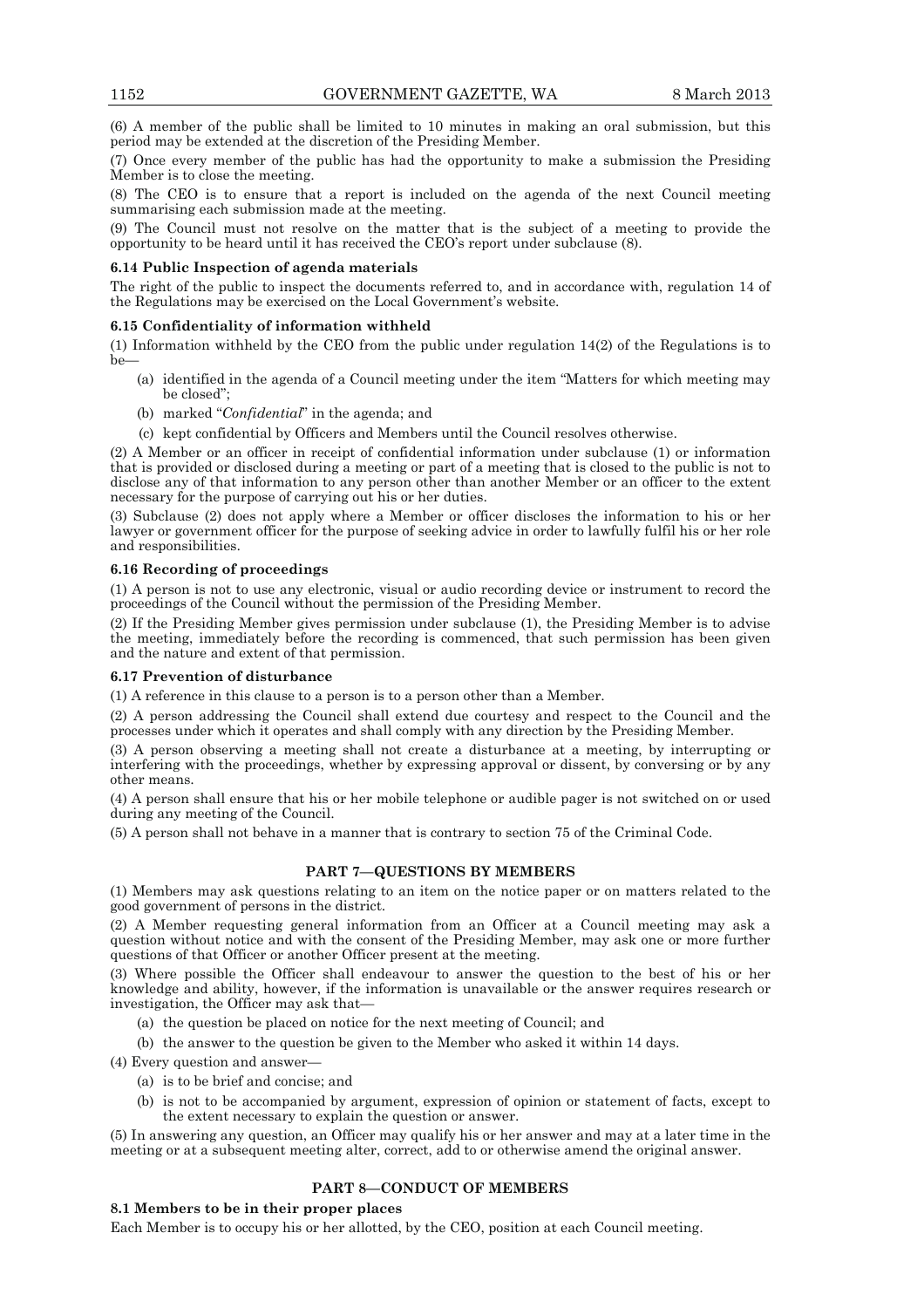#### **8.2 Respect to the Presiding Member**

After the business of a Council has been commenced, a Member is not to enter or leave the meeting without first paying due respect to the Presiding Member.

#### **8.3 Titles to be used**

A speaker, when referring to the Mayor/President, Deputy Mayor/Deputy President or Presiding Member, or a Member or Officer, is to use the title of that person's office.

#### **8.4 Advice of entry or departure**

A Member is not to enter or leave the meeting without first advising the Presiding Member, in order to facilitate the recording in the minutes of the time or entry or departure.

#### **8.5 Members to indicate their intention to speak**

A Member of the Council who wishes to speak is to indicate his or her intention to speak by raising his or her hand or by another method agreed by the Council.

#### **8.6 Priority of speaking**

(1) Where 2 or more Members indicate, at the same time, their intention to speak, the Presiding Member is to decide which Member is entitled to be heard first.

(2) A decision of the Presiding Member under subclause (1) is not open to discussion or dissent.

(3) A Member is to cease speaking immediately after being asked to do so by the Presiding Member.

### **8.7 Presiding Member may take part in debates**

The Presiding Member may take part in a discussion of any matter before the Council, subject to compliance with this local law.

#### **8.8 Relevance**

A Member is to restrict his or her remarks to the motion or amendment under discussion, or to a personal explanation or point of order.

#### **8.9 Speaking twice**

A Member is not to address the Council more than once on any motion or amendment except—

- (a) as the mover of a substantive motion, to exercise a right of reply;
- (b) to raise a point of order; or
- (c) to make a personal explanation.

#### **8.10 Duration of speeches**

(1) A Member is not to speak on any matter for more than 5 minutes without the consent of the Council which, if given, is to be given without debate.

(2) An extension under this clause cannot be given to allow a Member's total speaking time to exceed 10 minutes.

#### **8.11 No speaking after conclusion of debate**

- A Member is not to speak on any motion or amendment—
	- (a) after the mover has replied; or
	- (b) after the question has been put.

#### **8.12 No interruption**

A Member is not to interrupt another Member who is speaking unless—

- (a) to raise a point of order;
- (b) to call attention to the absence of a quorum;
- (c) to make a personal explanation under clause 8.13; or
- (d) to move a procedural motion that the Member be no longer heard (see clause  $11(1)(e)$ .

#### **8.13 Personal explanations**

(1) A Member who wishes to make a personal explanation relating to a matter referred to by another Member who is then speaking is to indicate to the Presiding Member his or her intention to make a personal explanation.

(2) The Presiding Member is to determine whether the personal explanation is to be heard immediately or at the conclusion of the speech by the other Member.

(3) A Member making a personal explanation is to confine his or her observations to a succinct statement relating to a specific part of the speech at which he or she may have been misunderstood.

#### **8.14 No reopening of discussion**

A Member is not to reopen discussion on any Council decision, except to move that the decision be revoked or changed.

## **8.15 Adverse reflection**

(1) A Member is not to reflect adversely on a decision of the Council except—

- (a) on a motion that the decision be revoked or changed; or
- (b) where the meeting resolves, without debate, that the question then before the meeting cannot otherwise be adequately considered.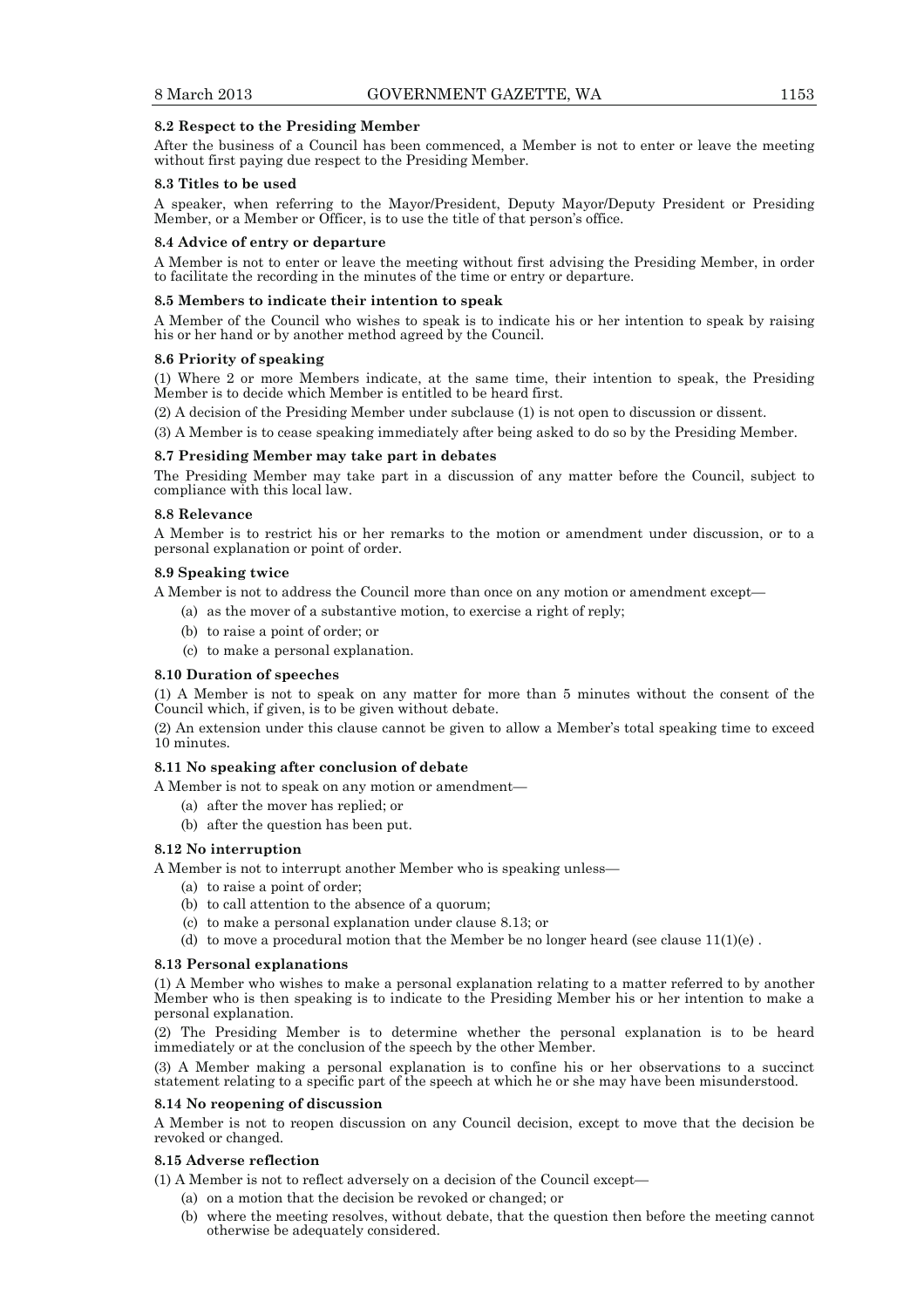(2) A Member is not—

- (a) to reflect adversely on the character or actions of another Member or Officer; or
- (b) to impute any motive to a Member or Officer,

unless the meeting resolves, without debate, that the question then before the meeting cannot otherwise be adequately considered.

(3) A Member is not to use offensive or objectionable expressions in reference to any Member, Officer or other person.

(4) If a Member specifically requests, immediately after their use, that any particular words used by a Member be recorded in the minutes—

- (a) the Presiding Member is to cause the words used to be taken down and read to the meeting for verification; and
- (b) the Council may, by resolution, decide to record those words in the minutes.

## **8.16 Withdrawal of offensive language**

(1) A Member who, in the opinion of the Presiding Member, uses an expression which—

- (a) in the absence of a resolution under clause 8.15(2)—
	- (i) reflects adversely on the character or actions of another Member or Officer; or
	- (ii) imputes any motive to a Member or Officer; or
- (b) is offensive or insulting,

must, when directed by the Presiding Member, withdraw the expression and make a satisfactory apology.

(2) If a Member fails to comply with a direction of the Presiding Member under subclause (1), the Presiding Member may direct the Member to refrain from taking any further part in the debate of that item, other than by voting, and the Member must comply with that direction.

# **PART 9—PRESERVING ORDER**

## **9.1 Presiding Member to preserve order**

(1) The Presiding Member is to preserve order, and, whenever he or she considers necessary, may call any Member to order.

(2) When the Presiding Member speaks during a debate, any Member then speaking, or indicating that he or she wishes to speak, is to preserve strict silence so that the Presiding Member may be heard without interruption.

(3) Subclause (2) is not to be used by the Presiding Member to exercise the right provided in clause 8.7, but to preserve order.

#### **9.2 Point of order**

(1) A Member may object, by way of a point of order, only to a breach of—

- (a) any of this local law; or
- (b) any other written law.

(2) Despite anything in this local law to the contrary, a point of order—

(a) takes precedence over any discussion; and

(b) until determined, suspends the consideration or discussion of any other matter.

#### **9.3 Procedures on a point of order**

(1) A Member who is addressing the Presiding Member is not to be interrupted except on a point of order.

(2) A Member interrupted on a point of order is to resume his or her seat until—

- (a) the Member raising the point of order has been heard; and
- (b) the Presiding Member has ruled on the point of order,

and, if permitted, the Member who has been interrupted may then proceed.

# **9.4 Calling attention to breach**

A Member may, at any time, draw the attention of the Presiding Member to any breach of this local law.

# **9.5 Ruling by the Presiding Member**

(1) The Presiding Member is to rule on any point of order which is raised by either upholding or rejecting the point of order;

(2) A ruling by the Presiding Member on a point of order is to be final unless the majority of Members then present and voting, on a motion moved immediately after the ruling, dissent from the ruling;

(3) Subject to a motion of dissent being carried under subclause (2), if the Presiding Member rules that—

- (a) any motion, amendment or other matter before the meeting is out of order, it is not to be considered further; and
- (b) a statement made or act done by a Member is out of order, the Presiding Member may require the Member to make an explanation, retraction or apology.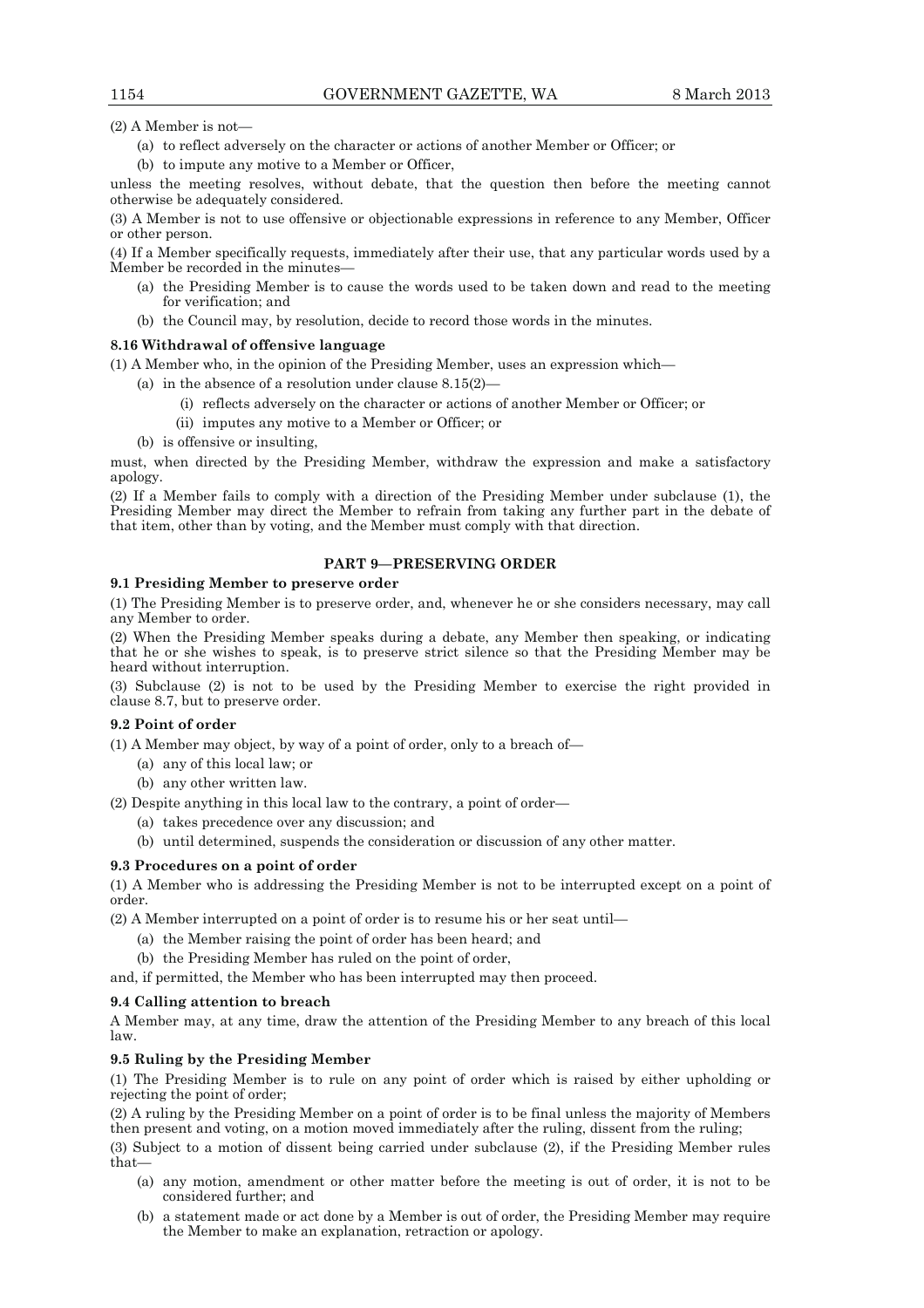## **9.6 Continued breach of order**

## If a Member—

- (a) persists in any conduct that the Presiding Member had ruled is out of order; or
- (b) refuses to make an explanation, retraction or apology required by the Presiding Member under clause 9.5(3),

the Presiding Member may direct the Member to refrain from taking any further part in the debate of the item other than by voting, and the Member is to comply with that direction.

#### **9.7 Right of Presiding Member to adjourn**

(1) For the purpose of preserving or regaining order, the Presiding Member may adjourn the meeting for a period of up to 15 minutes.

(2) On resumption, the debate is to continue at the point at which the meeting was adjourned.

(3) If, at any one meeting, the Presiding Member adjourns the meeting more than once for the purpose of preserving or regaining order, the second or subsequent adjournment may be to a later time on the same day or to another day.

# **PART 10—DEBATE OF SUBSTANTIVE MOTIONS**

### **10.1 Motions to be stated and in writing**

Any Member who wishes to move a substantive motion or an amendment to a substantive motion—

- (a) is to state the substance of the motion before speaking to it; and
- (b) if required by the Presiding Member, is to put the motion or amendment in writing.
- (c) for complex amendments they must be in writing,

#### **10.2 Motions to be supported**

(1) A substantive motion or an amendment to a substantive motion is not open to debate until it has been seconded.

(2) A motion to revoke or change a decision made at a Council meeting is not open to debate unless the motion has the support required under regulation 10 of the Regulations.

#### **10.3 Unopposed business**

(1) Immediately after a substantive motion has been moved and seconded, the Presiding Member may ask the meeting if any Member opposes it.

(2) If no Member opposes the motion, the Presiding Member may declare it carried without debate and without taking a vote.

(3) A motion declared carried under this clause is to be recorded in the minutes as a unanimous decision of the Council.

(4) If a Member opposes a motion, the motion is to be dealt with under this Part.

(5) This clause does not apply to a motion to revoke or change a decision which has been made at a Council meeting.

#### **10.4 Only one substantive motion at a time**

When a substantive motion is under debate at a meeting of the Council, no further substantive motion is to be accepted. The Council is not to consider more than one substantive motion at any time.

#### **10.5 Order of call in debate**

The Presiding Member is to call speakers to a substantive motion in the following order—

- (a) the mover to state the motion;
- (b) a seconder to the motion;
- (c) the mover to speak to the motion;
- (d) the seconder to speak to the motion;
- (e) a speaker against the motion;
- (f) a speaker for the motion;
- (g) other speakers against and for the motion, alternating where possible; and
- (h) mover takes right of reply which closes debate.

#### **10.6 Limit of debate**

The Presiding Member may offer the right of reply and put a substantive motion to the vote if he or she believes that sufficient discussion has taken place even though all Members may not have spoken.

#### **10.7 Member may require question to be read**

A Member may require the question or matter under discussion to be read at any time during a debate, but not so as to interrupt any other Member who is speaking.

#### **10.8 Consent of seconder required for alteration**

The mover of a substantive motion may not alter the wording of the motion without the consent of the seconder.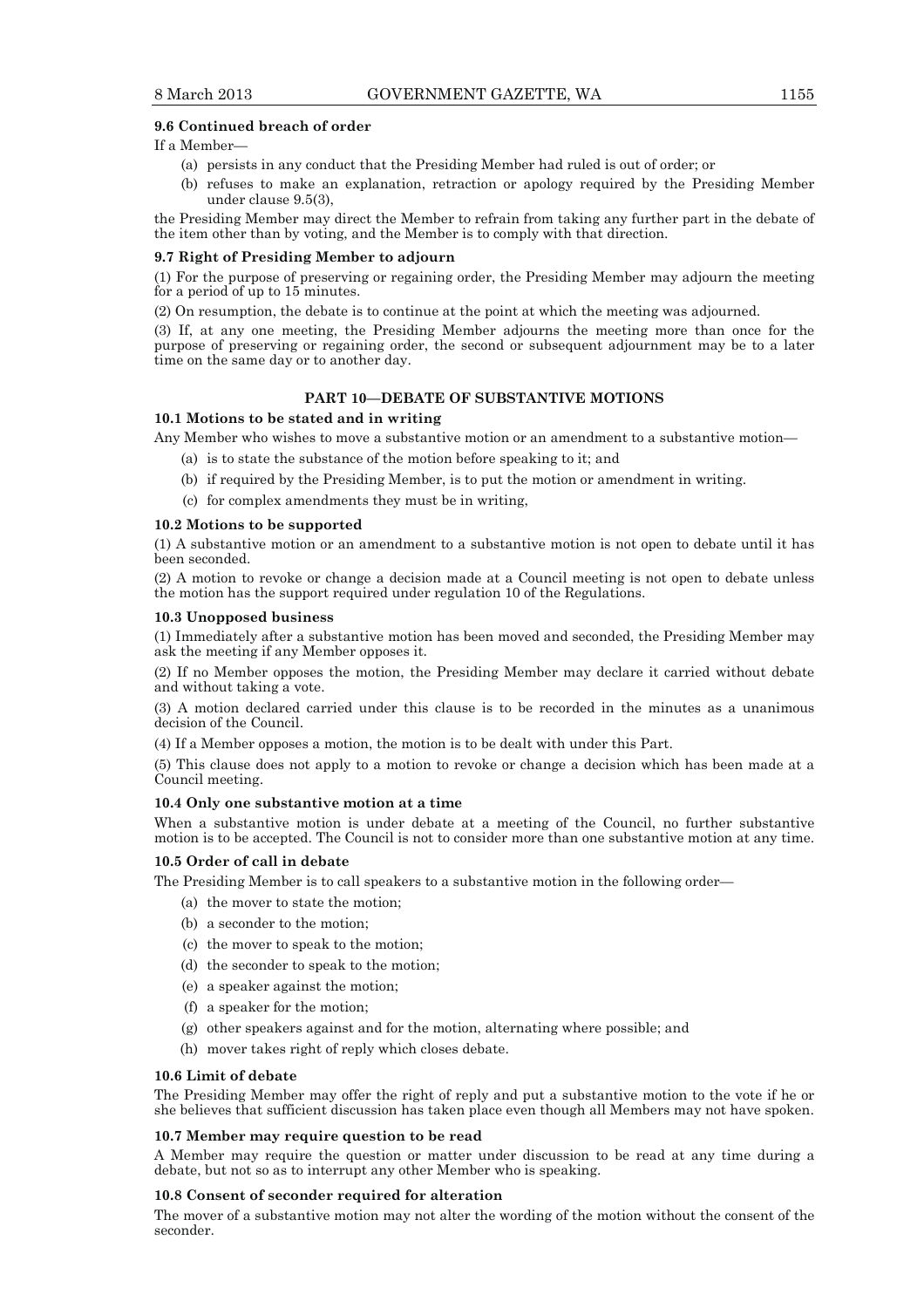## **10.9 Order of amendments**

Any number of amendments may be proposed to a substantive motion, but when an amendment is moved to a substantive motion, no second or subsequent amendment is to be moved or considered until the first amendment has been withdrawn, carried or lost.

## **10.10 Form of an amendment**

An amendment must add, delete, or substitute words to the substantive motion.

### **10.11 Amendment must not negate original motion**

An amendment to a substantive motion cannot negate the original motion or the intent of the original motion.

### **10.12 Relevance of amendments**

Each amendment is to be relevant to the motion in respect of which it is moved.

#### **10.13 Mover of motion may speak on amendment**

Any Member may speak during debate on an amendment in reference to the order set out in 10.5.

#### **10.14 Effect of an amendment**

If an amendment to a substantive motion is carried, the motion as amended then becomes the substantive motion, on which any Member may speak and any further amendment may be moved.

## **10.15 Withdrawal of motion or amendment**

(1) Subject to subclause (2), the Council may, without debate, grant leave to withdraw a motion or amendment on the request of the mover of the motion or amendment and with the approval of the seconder.

(2) Where an amendment has been proposed to a substantive motion, the substantive motion is not to be withdrawn, except by consent of the majority of Members present, until the amendment proposed has been withdrawn or lost.

## **10.16 Right of reply**

(1) The mover of a substantive motion has the right of reply.

- (2) The mover of any amendment to a substantive motion has a right of reply.
- (3) The right of the reply may only be exercised—
	- (a) where no amendment is moved to the substantive motion—at the conclusion of the discussion on the motion; or
	- (b) where one or more amendments have been moved to the substantive motion—at the conclusion of the discussion on the substantive motion and any amendments.

(4) After the mover of the substantive motion has commenced the reply—

- (a) no other Member is to speak on the question; and
- (b) there is to be no further discussion on, or any further amendment to, the motion.

(5) The right of the reply is to be confined to rebutting arguments raised by previous speakers and no new matter is to be introduced.

(6) At the conclusion of the right of reply, the substantive motion, or the substantive motion as amended, is immediately to be put to the vote.

### **PART 11—PROCEDURAL MOTIONS**

# **11.1 Permissible procedural motions**

In addition to the right to move an amendment to a substantive motion, a Member may move the following procedural motions—

- (a) that the meeting proceed to the next item of business;
- (b) that the debate be adjourned;
- (c) that the meeting now adjourn;
- (d) that the question be now put;
- (e) that the Member be no longer heard;
- (f) that the ruling of the Presiding Member be disagreed with; and
- (g) that the meeting be closed to the public.

## **11.2 No debate**

(1) The mover of a motion specified in paragraph (a), (b), (c), (f) or (g) of clause 11.1 may speak to the motion for not more than 5 minutes, the seconder is not to speak other than to formally second the motion, and there is to be no debate on the motion.

(2) The mover of a motion specified in paragraph (d) or (e) of clause 11.1 may not speak to the motion, the seconder is not to speak other than to formally second the motion, and there is to be no debate on the motion.

## **11.3 Who may move**

No person who has moved, seconded, or spoken for or against the substantive motion, or any amendment to the substantive motion, may move any procedural motion which, if carried, would close the debate on the substantive motion or amendment.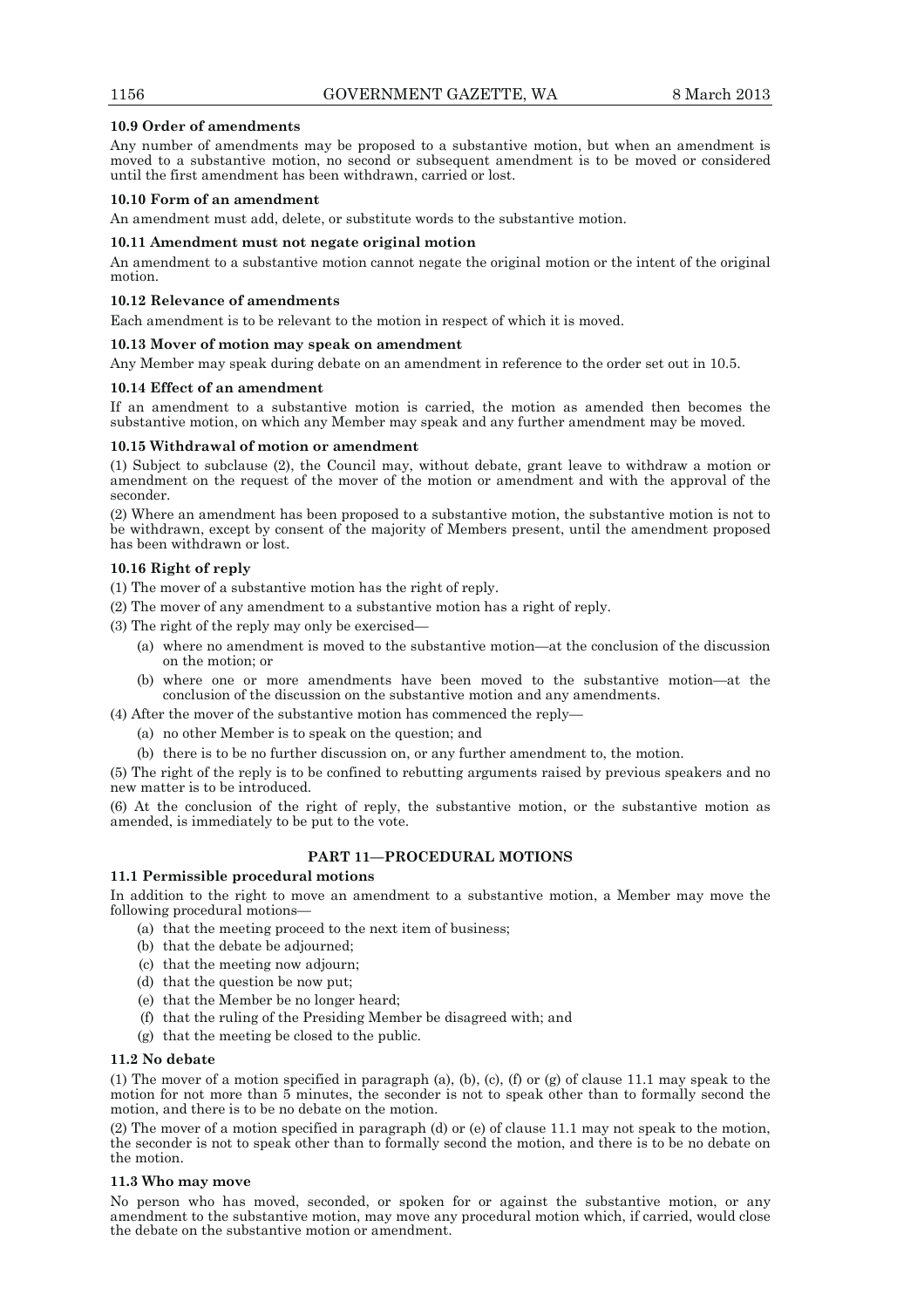## **11.4 Procedural motions—right of reply on substantive motion**

The carrying of a procedural motion which closes debate on the substantive motion or amendment and forces a decision on the substantive motion or amendment does not deny the right of reply to the mover of the substantive motion.

### **11.5 Meeting to proceed to the next business**

The motion "that the meeting proceed to the next business", if carried, has the effect that—

- (a) the debate on the substantive motion or amendment ceases immediately;
- (b) no decision is made on the substantive motion;
- (c) the Council moves to the next item of business; and
- (d) there is no requirement for the matter to be raised again for consideration.

#### **11.6 Debate to be adjourned**

A motion "that the debate be adjourned"—

- (a) is to state the time to which the debate is to be adjourned; and
- (b) if carried, has the effect that all debate on the substantive motion or amendment ceases immediately, but continues at the time stated in the motion.

#### **11.7 Meeting now adjourn**

(1) A Member is not to move or second more than one motion of adjournment during the same sitting of the Council.

(2) Before putting the motion for the adjournment of the Council, the Presiding Member may seek leave of the Council to deal first with matters that may be the subject of an adoption by exception resolution (see clause 5.5).

(3) A motion "that the meeting now adjourn"—

- (a) is to state the time and date to which the meeting is to be adjourned; and
- (b) if carried, has the effect that the meeting is adjourned to the time and date specified in the motion.

(4) A meeting adjourned under subclause (3) is to continue from the point at which it was adjourned, unless the Presiding Member or the Council determines otherwise.

#### **11.8 Question to be put**

(1) If the motion "that the question be now put", is carried during debate on a substantive motion without amendment, the Presiding Member is to offer the right of reply and then put the motion to the vote without further debate.

(2) If the motion "that the question be now put" is carried during discussion of an amendment, the Presiding Member is to put the amendment to the vote without further debate.

(3) This motion, if lost, causes debate to continue.

#### **11.9 Member to be no longer heard**

If the motion "that the Member be no longer heard", is carried, the speaker against whom the motion has been moved cannot speak further on the current substantive motion, or any amendment relating to it, except to exercise the right of reply if he or she is the mover of the substantive motion.

#### **11.10 Ruling of the Presiding Member to be disagreed with**

If the motion "that the ruling of the Presiding Member be disagreed with", is carried, that ruling is to have no effect and the meeting is to proceed accordingly.

## **PART 12—DISCLOSURE OF INTERESTS**

#### **12.1 Disclosure of interests**

Disclosure of interests is dealt with in the Act.

## **PART 13—VOTING**

## **13.1 Question—when put**

(1) Immediately after the debate on any question is concluded and the right of reply has been exercised, the Presiding Member—

- (a) is to put the question to the Council; and
- (b) if requested by any Member, is to again state the terms of the question.

(2) A Member is not to leave the meeting when the Presiding Member is putting any question.

#### **13.2 Voting**

Voting is dealt with in the Act and the Regulations.

#### **13.3 Majorities required for decisions**

The majorities required for decisions of the Council and committees are dealt with in the Act.

#### **13.4 Method of taking vote**

- (1) In taking the vote on any motion or amendment the Presiding Member—
	- (a) is to put the question, first in the affirmative, and then in the negative;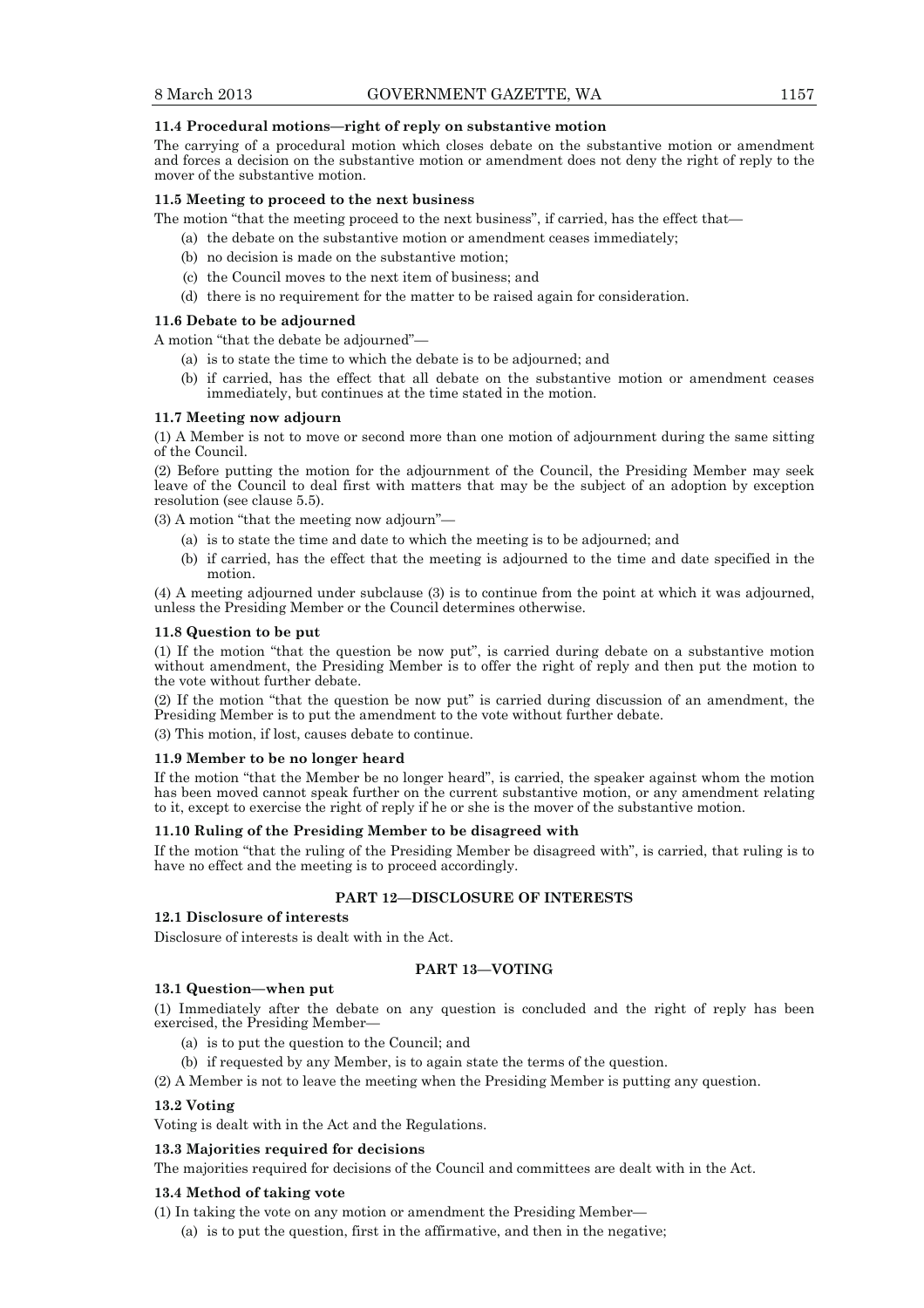- (b) may put the question in this way as often as may be necessary to enable him or her to determine whether the affirmative or the negative has the majority of votes;
- (c) may accept a vote on the voices or may require a show of hands; and
- (d) is, subject to this clause, to declare the result.

(2) If a Member calls for a show of hands, the result of the vote is to be determined on the count of raised hands.

(3) If a Member of council or a committee specifically requests that there be recorded—

- (a) his or her vote; or
- (b) the vote of all Members present,

on a matter voted on at a meeting of the council or committee, the person presiding is to cause the vote or votes, as the case may be, to be recorded in the minutes.

(4) If a Member calls for a division—

- (a) those voting in the affirmative are to pass to the right of the Chair; and
- (b) those voting in the negative are to pass to the left of the Chair.

(5) For every division, the CEO is to record—

- (a) the name of each Member who voted; and
- (b) whether he or she voted in the affirmative or negative.

# **PART 14—MINUTES OF MEETINGS**

## **14.1 Keeping of minutes**

The keeping and confirmation of minutes are dealt with in the Act.

# **14.2 Content of minutes**

(1) The content of minutes is dealt with in the Regulations.

(2) In addition to the matters required by regulation 11 of the Regulations, the minutes of a Council meeting is to include, where an application for approval is refused or the authorisation of a licence, permit or certificate is withheld or cancelled, the reasons for the decision.

# **14.3 Public inspection of unconfirmed minutes**

The public inspection of unconfirmed minutes is dealt with in the Regulations.

# **14.4 Confirmation of minutes**

(1) When minutes of an ordinary meeting of the Council are distributed for consideration prior to their confirmation at the next meeting, if a Member is dissatisfied with the accuracy of the minutes, the Member may provide the Local Government with a written copy of the alternative wording to amend the minutes no later than 7 clear working days before the next ordinary meeting of the Council.

(2) At the next ordinary meeting of the Council, the Member who provided the alternative wording shall, at the time for confirmation of minutes—

- (a) state the item or items with which he or she is dissatisfied; and
- (b) propose a motion clearly outlining the alternative wording to amend the minutes.

(3) Members must not discuss items of business contained in the minutes, other than discussion as to their accuracy as a record of the proceedings.

# **PART 15—ADJOURNMENT OF MEETING**

# **15.1 Meeting may be adjourned**

The Council may adjourn any meeting—

- (a) to a later time on the same day; or
- (b) to any other time on any other day, including a time which coincides with the conclusion of another meeting or event.

# **15.2 Effect of adjournment**

Where any matter, motion, debate or meeting is adjourned under this local law—

- (a) the names of Members who have spoken on the matter prior to the adjournment are to be recorded in the minutes;
- (b) debate is to be resumed at the next meeting at the point where it was interrupted; and
- (c) the provisions of clause 8.9 apply when the debate is resumed.

# **PART 16—REVOKING OR CHANGING DECISIONS**

# **16.1 Requirements to revoke or change decisions**

The requirements to revoke or change a decision made at a meeting are dealt with in regulation 10 of the Regulations.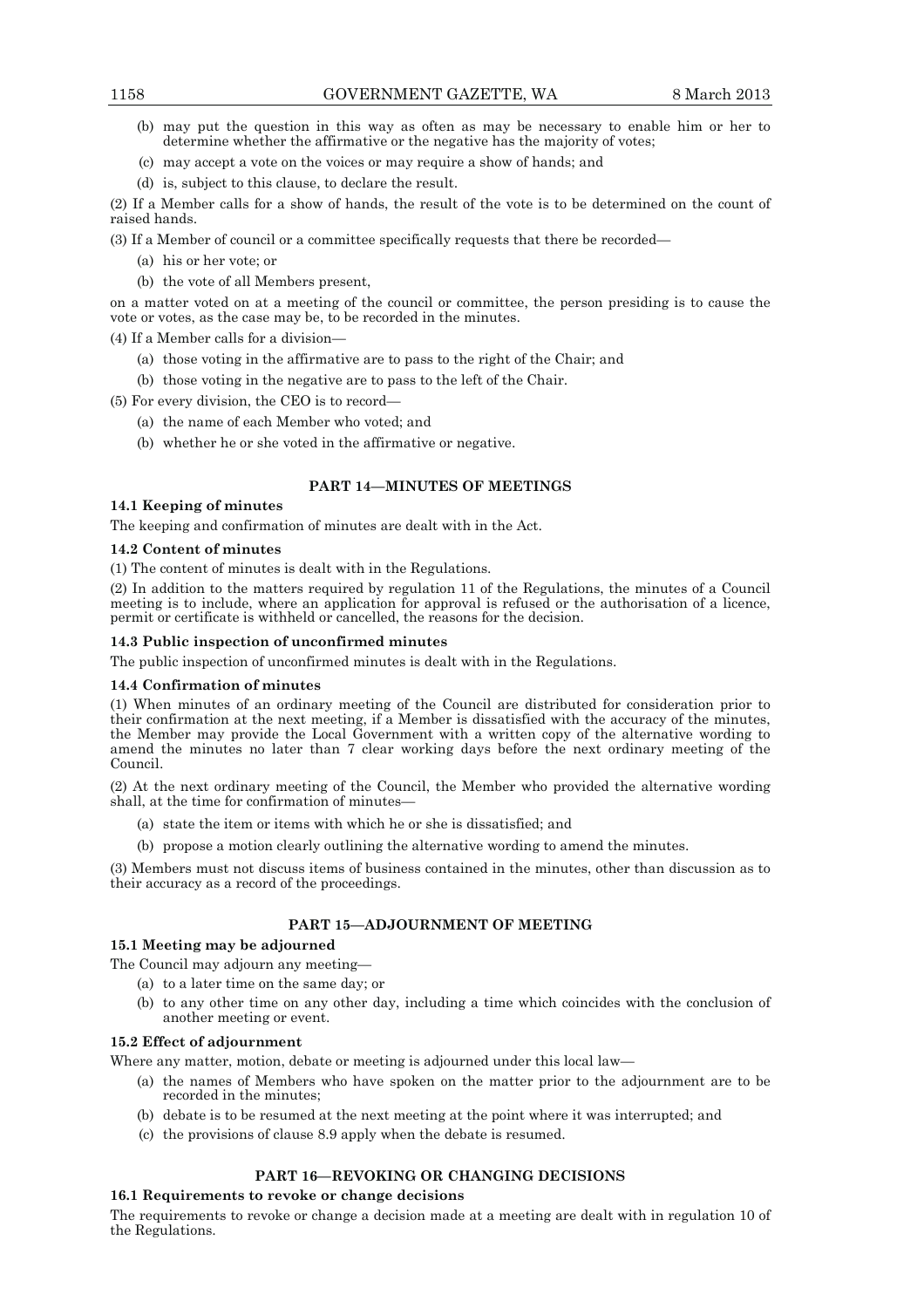# **16.2 Limitations on powers to revoke or change decisions**

(1) Subject to subclause (2), the Council or a committee is not to consider a motion to revoke or change a decision—

- (a) where, at the time the motion is moved or notice is given, any action has been taken under clause 16.3 to implement the decision; or
- (b) where the decision is procedural in its form or effect.

(2) The Council or a committee may consider a motion to revoke or change a decision of the kind described in subclause (1)(a) if the motion is accompanied by a written statement of the legal and financial consequences of carrying the motion.

#### **16.3 Implementing a decision**

(1) In this clause—

- (a) *authorisation* means a licence, permit, approval or other means of authorising a person to do anything;
- (b) *implement,* in relation to a decision, includes—
	- (i) communicate notice of the decision to a person affected by, or with an interest in, the decision; and
	- (ii) take any other action to give effect to the decision; and
- (c) *valid notice of revocation motion* means a notice of motion to revoke or change a decision that complies with the requirements of the Act, Regulations and the local laws and may be considered, but has not yet been considered, by the Council or a committee as the case may be.

(2) Subject to subclause (4), and unless a resolution is made under subclause (3), a decision made at a meeting is not to be implemented by the CEO or any other person until the afternoon of the first business day after the commencement of the meeting at which the decision was made.

(3) The Council or a committee may, by resolution carried at the same meeting at which a decision was made, direct the CEO or another person to take immediate action to implement the decision.

(4) A decision made at a meeting is not to be implemented by the CEO or any other person—

- (a) if, before commencing any implementation action, the CEO or that person is given a valid notice of revocation motion; and
- (b) unless and until the valid notice of revocation motion has been determined by the Council or the committee as the case may be.

(5) The CEO is to ensure that Members of the public attending the meeting are informed by an appropriate notice that a decision to grant an authorisation—

- (a) is to take effect only in accordance with this clause; and
- (b) cannot be acted upon by the person who has been granted the authorisation unless and until the decision has been implemented in accordance with this clause.

## **PART 17—SUSPENSION OF LOCAL LAWS**

# **17.1 Suspension of local laws**

(1) A Member may at any time move that the operation of one or more of the provisions of this local law be suspended.

(2) A Member moving a motion under subclause (1) is to state the reasons for the motion but no other discussion is to take place.

(3) A motion under subclause (1) which is—

- (a) seconded; and
- (b) carried by an absolute majority,

is to suspend the operation of the clause or clauses to which the motion relates for the duration of the meeting, unless the meeting earlier resolves otherwise.

#### **17.2 Where local laws do not apply**

(1) In situations where—

- (a) one or more provisions of this local law have been suspended; or
- (b) a matter is not regulated by the Act, the Regulations or this local law,

the Presiding Member is to decide questions relating to the conduct of the meeting.

(2) The decision of the Presiding Member under subclause (1) is final, except where a motion is moved and carried under clause 11.10.

#### **17.3 Cases not provided for in local laws**

The Presiding Member is to decide questions of order, procedure, debate, or otherwise in cases where this local law, the Act or the Regulations are silent. The decision of the Presiding Member in these cases is final, except where a motion is moved and carried under clause 11.10.

## **PART 18—MEETINGS OF ELECTORS**

#### **18.1 Electors' general meetings**

Electors' general meetings are dealt with in the Act.